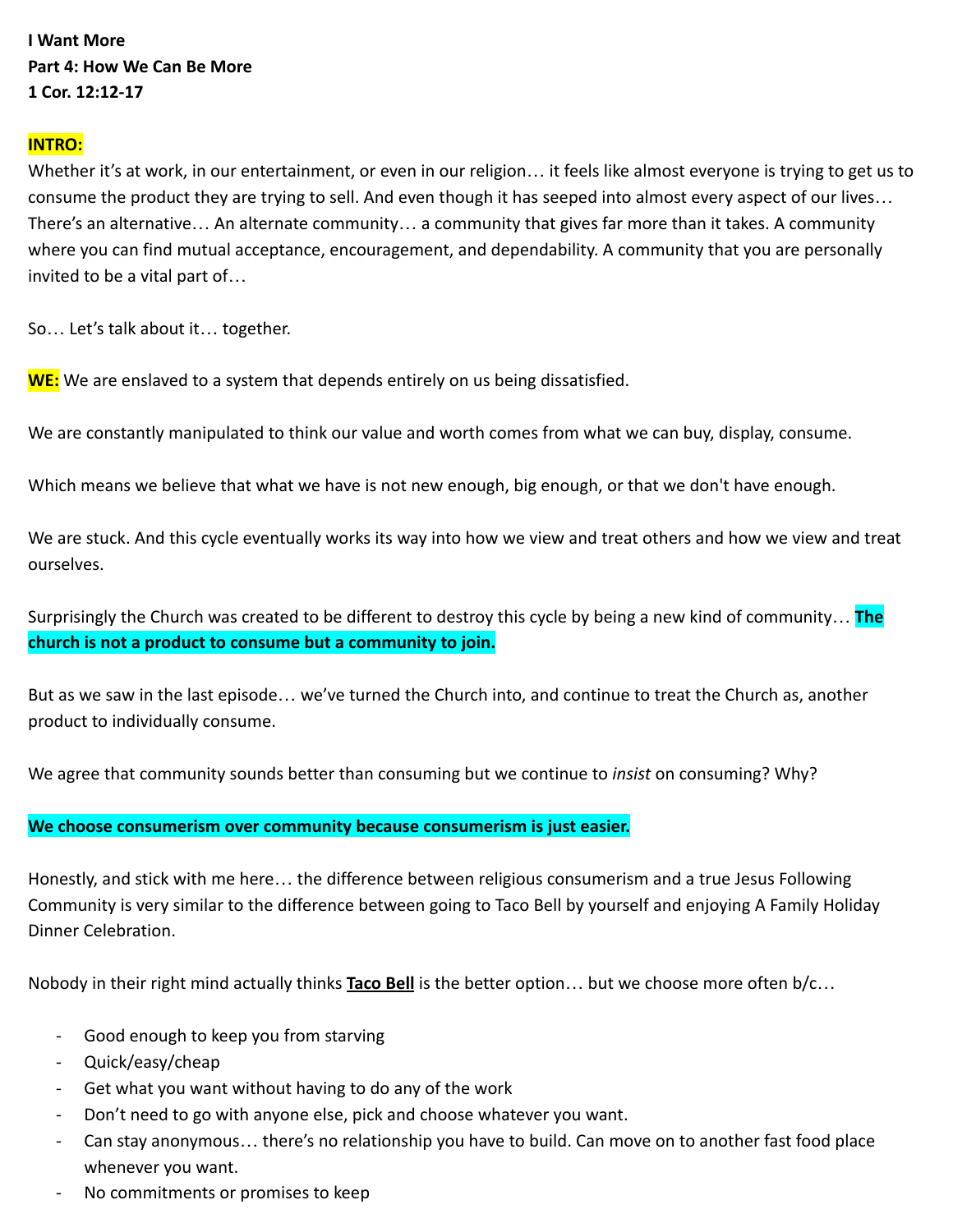- The immediate clean-up is simple.
- And if I work there I will make some money.

Of course the long term effects aren't great…

- Don't actually feel satisfied, feel kind of sick, sluggish, lazy.
- Ultimately unhealthy, empty calories, don't end up looking and feeling the way you actually want.
- And gas and diarrhea.

## Just like **Religious Consumerism-**

- Easy. Quick. You can get in, punch your church card, get out and get on with your life.
- You get a religious experience without having to change/contribute anything
- You can stay anonymous/safe/can quit/move on/upgrade whenever you want.
- It's clean.. Don't have to get into people's real lives and hurts and pain and quirks
- If I work there it's easy to make money

**But the Result (Ever feels these?)-** Unsatisfied. Unhealthy, weak, sick, sluggish, bored. Alone. Life doesn't look the way you want and you don't know why.

# **Religious Consumerism leaves us unsatisfied, unhealthy, and alone.**

Now a huge **family holiday celebration** … is rare thing for most of us… b/c

- Huge time commitment. It takes many people interacting in the same kitchen all day.
- Get in each other's way and on each other's nerves.
- If don't show up or leave unexpectedly it's noticed
- Might have to put up with things you don't like (green bean casserole w/ cheese-its),
- It's messy- dishes/kitchen/kids.
- Doesn't make a lot of money.
- In fact can cost you something... time/effort/patience/money

But what comes out of that if done right?…

- Everyone participates (except grandpa), relationships built/strengthened, memories made for lifetime
- Sense of belonging, time for family members to talk/hang out/play
- Delicious/satisfying/real/mostly healthy food
- Left overs to share with others and keep you satisfied for many days afterward.

## **Community:**

- Slow. Takes time to know, trust, understand.
- Have to be willing to accept, forgive, and ask for forgiveness.
- You are challenged to take Jesus seriously and adjust your life accordingly
- Can't really coast and fake it
- Which means people are involved in your life/choices... vulnerable/real/authentic
- No room to hide or be anonymous... challenged to contribute
- Harder to simply leave when upset or want to move on.. b/c real relationships have been made.
- Things get messy, awkward, uncomfortable.
- Fewer people are willing to do it... so less money.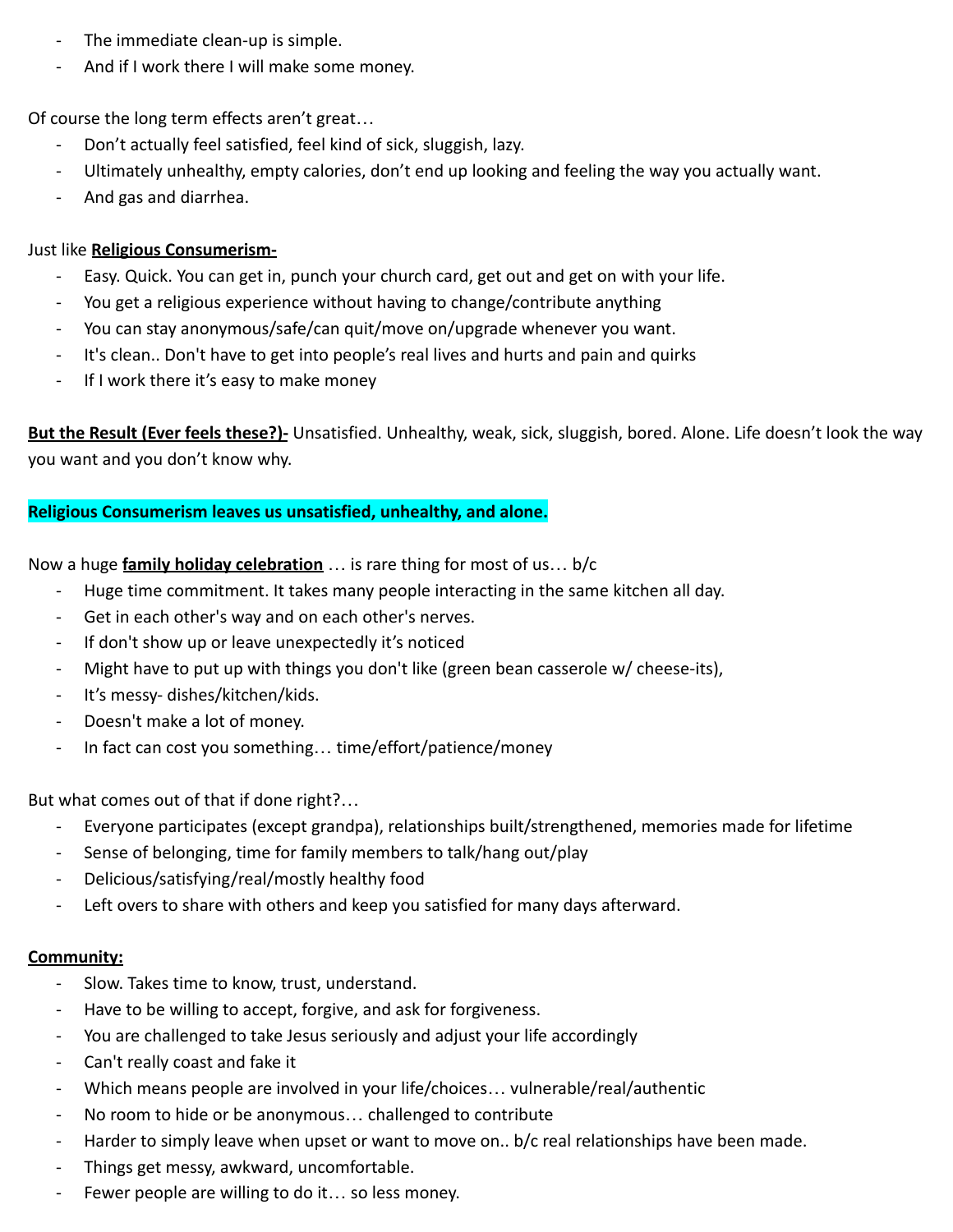### **But the Result- Life-Changing**

- Acceptance, Support, purpose
- You are transformed to be more like Jesus... love joy peace patience kindness gentleness self-control
- Become healthier and happier
- Everyone has a role that builds and strengthens the group as a whole
- Life is improved for the community at large as we reach out and help
- **In a Jesus Following Community we find a life worth living with people who think we are worth loving**.

Paul describes it a little more poetically…

### **GOD:** 1 Cor 12

**V. 12** Body of Christ- The Church.

What invited to. Beautiful picture of what happens when join a Jesus Following Community.

- All connected, all needed to make up the whole.
- **We cannot be the Church alone.**

**V. 13** Lose/Give up our individualistic identities/consumeristic classes

We are no longer you and me. We become US.

If you are part of the community, you are a vital part of the body.

We are all doing our part.

We all have Purpose/meaning/belonging together.

### **A Jesus Following Community finds unity in and even b/c of diversity**

**V. 14-17** Dependent Mutuality **Community requires commitment.**

When we only pursue Religious Consumerism we are never satisfied. Maybe you find what you want for a season… but then we start wondering what has this organization done for me lately? And if we feel like we have gotten all we can out of it we move on to another church or drop out altogether.

Consumers are fickle… Family is committed.

At Crosscreek we have seen the effects/dangers of religious consumerism…

We changed our direction b/c we realized the normal method of "church" lends itself toward enabling a consumer mentality. We discovered we were inadvertently creating religious consumers.

So we decided to be relentlessly committed to being a Jesus Following Community…

So here's what community looks like for us right now…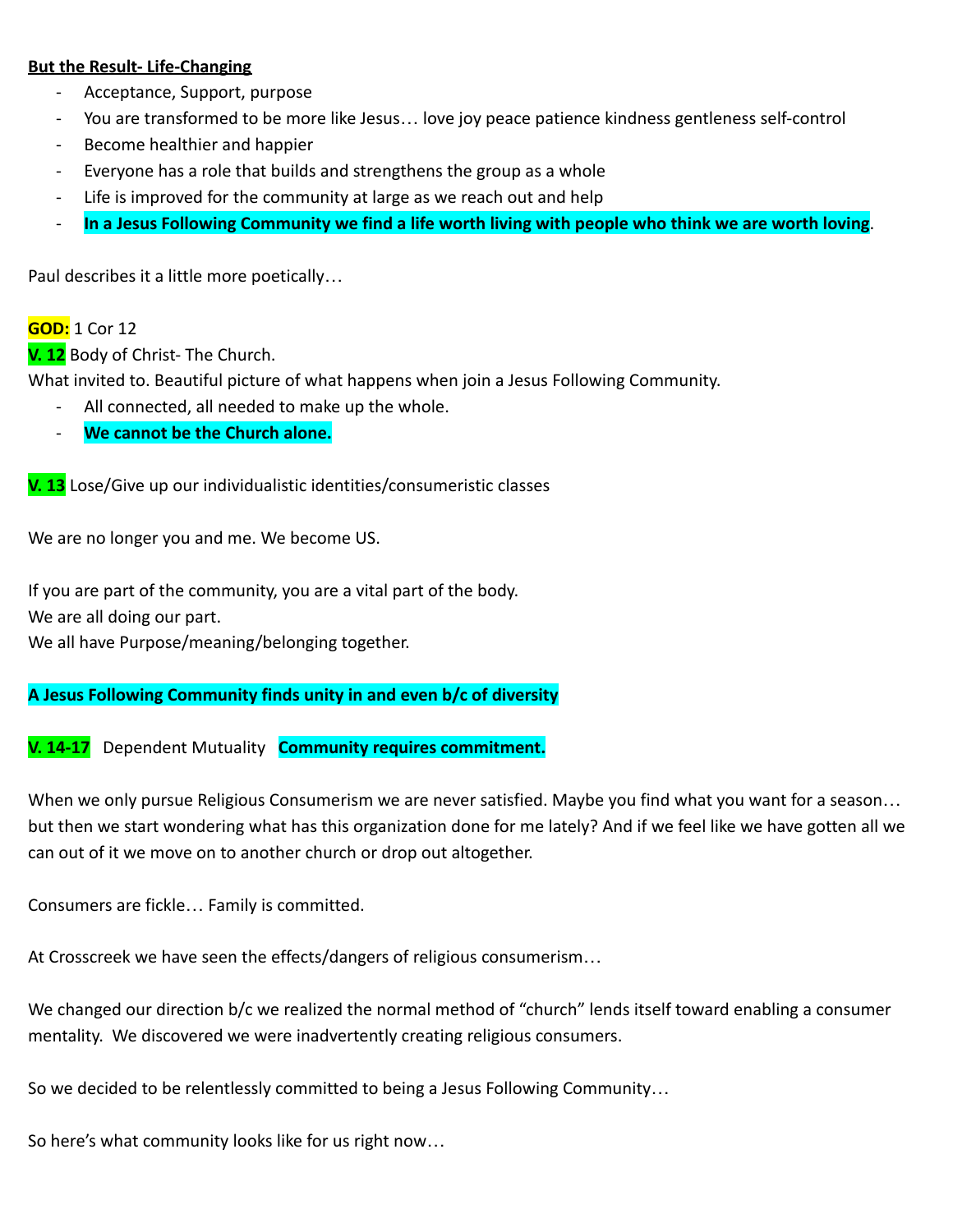Each part is designed to facilitate the formation, growth, and strengthening of a community with a purpose. A community that invites our neighbors to discover, enjoy, and share the life Jesus offers… together.

Took our cues loosely from the first Countercultural Jesus Following Community… **Acts 2:42 5 parts**

*All the believers devoted themselves to the apostles' teaching, and to fellowship, and to sharing in meals (including the Lord's Supper), and to prayer. Acts 2:42 NLT*

### **Teaching**

Difference:

Consumerism- Learn to consume… to soak up knowledge about God… "be fed." Knowledge is its own goal.

Community- Learn to apply. Life change is the goal. Anything I say won't change your life… It's what you do with it.

Many people join churches b/c of pastor's teaching… I'm not a product to be consumed. I'm a member of a community created by a man who rose from the dead. I simply happen to have a teaching role in this community for now.

## **Fellowship**- Connect Groups

- This is where the rubber meets the road... where the church actually is the Church.
- Not a bible study… a real/tangible expression of a Jesus-Following Community.
- Discuss teachings, how to apply right now.
- Get out of what you put into.
- If willing to be real, be vulnerable, accept, listen, share… life-changing
- Otherwise it's just another club to consume.
- Can make your own with others or contact us to be placed in one. Info@yourcrosscreek.com

## **Sharing meals/Communion**- Gatherings

- CG's come together.
- We are part of something bigger than all of us.
- We are truly the body of Christ working toward the same goal
- Come to see what we are like… find people to join with. Here is what God is doing.

## **Prayer**- Alliances and CG's

- One on one mutual support, acceptance, encouragement
- Praying for each other… sharing our lives with each other.
- Reach out to get involved... or just start one on your own... Resources at [website.](http://www.yourcrosscreek.com)

## **Love your neighbor as yourself**… FOR Salem

Too often "church" becomes a club/organization that insulates us from the rest of the world. We don't want to be an isolated community…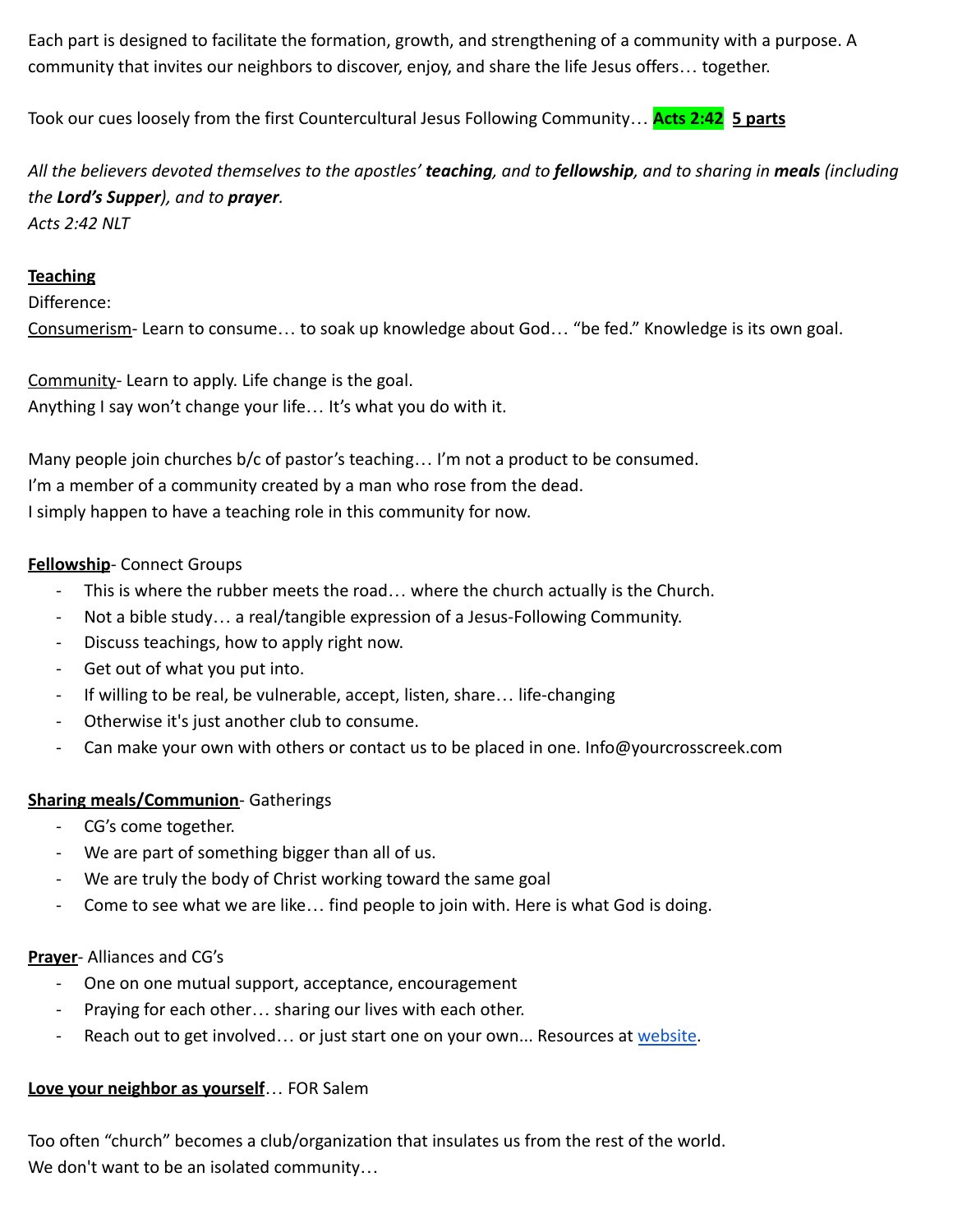**We are a community purposely in and purposely for our larger community.**

#### **Objections:**

#1 "I'm an introvert and don't really need/want to be around people."

- Me too.

Difference between introvert and individualism.

- Introverts recharge alone (Jesus)
- Individualism thinks doesn't need anyone else. (Self-centered)

#2 "Alone in the woods is my church"... yeah, it doesn't work that way. B/c we aren't talking about a religious experience between just God and you… We are talking about a **daily life where your relationship with Jesus spills into, permeates every other relationship.** Where the living Jesus is actually loving and serving others through you!

### #3 "I'm busy…"

We all have the same 24 hrs in a day. The difference is what we prioritize. If you prioritize work/consuming over connecting in a community, you will eventually be consumed. Also w/ right perspective, our work can become a place where we carry out our greater purpose.

### #4 This is so different from what I thought "church" was…

Exactly. We've been conditioned to think "church' is a specific place you go, on a certain day of the week, at a certain time, to have someone teach you and inspire you. To have someone else lead you to worship God and another someone to teach your kids. Where you may give some money to help out and 'pay your dues' or show your appreciation, but then we go home and live our real lives the rest of the week until we "go to church" again.

The usual way isn't working. Religious consumerism might be comfortable/nostalgic/easy… but it's not how Jesus Followers will bring the Kingdom of God to earth.

**YOU:** I'm not encouraging you to be a part of Crosscreek… I'm encouraging you to be the Church. And hopefully the part that we call Crosscreek COMMUNITY Church.

We are not trying to build a brand/organization built on one person or a few staff members...

We are building a community that can last and be for our neighbors no matter what comes our way.

But in order for this to happen we all have to recognize that we are part of the same body…

### **Read 1 Corinthians 12:12-31**

# **Pray: Show me how I can play my role in the Body.**

Then I'm encouraging you to…

# **Join the community.**

- CG's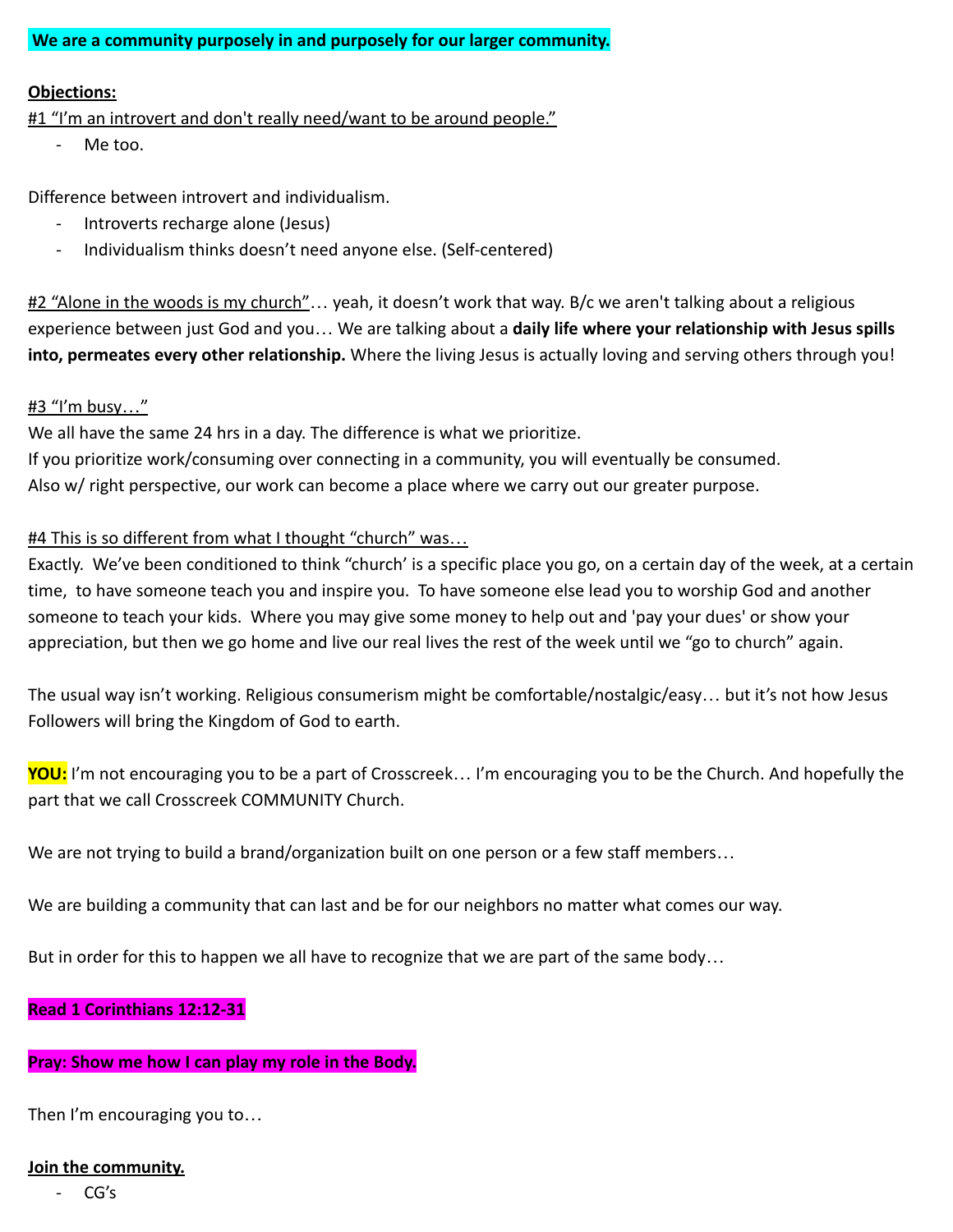- Come to Get togethers
- Alliances

# **Commit to each other / Support each other / Pray for each other.**

- That we would be effective/keep our eyes on the mission/ self-sacrificial for the one that sacrificed himself for us.
- Let us know: [www.yourcrosscreek.com/welcome](http://www.yourcrosscreek.com/welcome)

### **WE:**

Consumerism saturates every part of our culture and it's killing us… relationally, physically, emotionally and spiritually.

The only thing that can eliminate this clinging stench is a community seeking the Kingdom of God, denying themselves daily, loving their neighbor as themselves… together.

We might not change the world but we can be a part of changing one life at a time.

You are invited to play your God given and God designed role as a vital member of the Body of Jesus.

We can either surrender to consumerism and go with the flow... hopefully achieve a life that's "good enough"

Or we can commit to a community that is committed to each other b/c we are committed to the King/Savior/God who committed his life to us… and find the true life that Jesus offers all of us.

The Church not a product to individually consume but a purposeful community you are invited to join.

## **We find true life when we commit to a true community together.**

#### **Summary:**

Consumerism has seeped into almost every aspect of our lives. Almost everyone is trying to get us to consume the product they are selling. But there is an alternative… an alternate community… a community that gives far more than it takes. A community where you can find mutual acceptance, encouragement, and dependability. A community of which you are personally invited to be a vital part.

Episode Breakdown: 00:00 An alternative 02:00 Tacos and turkeys 07:50 The difference 09:50 We need each other 11:30 5 parts from Acts 16:10 Typical objections 20:00 A little hw 22:45 Qs and updates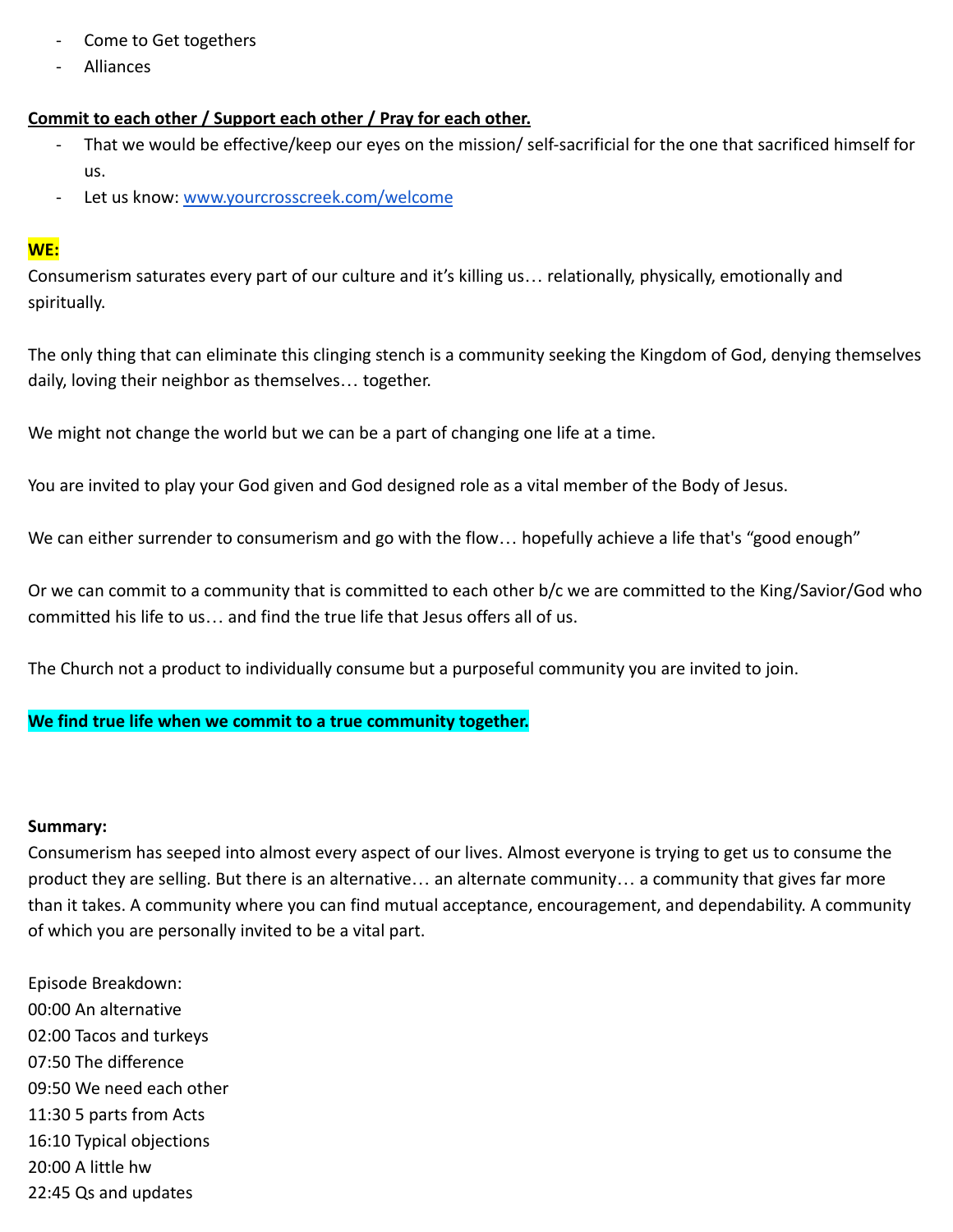Main Points:

- The church is not a product to consume but a community to join.
- We choose consumerism over community because consumerism is just easier.
- Religious Consumerism leaves us unsatisfied, unhealthy, and alone.
- In a Jesus Following Community we find a life worth living with people who think we are worth loving.
- We cannot be the Church alone.
- A Jesus Following Community finds unity in and even because of diversity.
- Community requires commitment.
- We are a community purposely in and purposely for our larger community.
- We find true life when we commit to a true community together.

Challenge this week: Read 1 Corinthians 12:12-31 Pray: Show me how I can play my role in the Body.

#### Discussion **Questions:**

- 1. How have you seen God working this week?
- 2. Read 1 Corinthians 12:12. What analogy would you use when trying to describe a Jesus-Following Community?
- 3. Jon said, "We cannot be the Church alone." Do you agree or disagree? If that's the case, what role do you think a "personal relationship with Jesus" plays in a Jesus-Following Community?
- 4. What would it look like for you to more fully join a Jesus-Following Community? Do you have any objections/concerns/barriers that Jon didn't address?
- 5. How can your group pray for you?

=================

#### SHOW NOTES

=================

|TRANSCRIPT → https://www.yourcrosscreek.com/media/2022-03-27.pdf

 $\Box$  | SAY HI  $\rightarrow$  https://www.yourcrosscreek.com/welcome/

 $\parallel$  | EPISODE BIBLE VERSES  $\rightarrow$ 

Matthew 28:18-20, 1 Peter 2:9-10, Hebrews 10:23-25, 1 John

## | RESOURCES

 $\rightarrow$  The High Cost of Consumer Christianity:

<https://medium.com/interfaith-now/the-high-cost-of-consumer-christianity-69e4c38fbcc>

 $\rightarrow$  Leo Tolstoy- How Much Land Does a Man Need?: <http://www.online-literature.com/tolstoy/2738/>

| DONATE to Crosscreek → <https://www.yourcrosscreek.com/donate/>

 $\blacksquare$  | FOR JUDSON Clothing Closet Shopping List  $\rightarrow$  <https://a.co/itJVTDV>